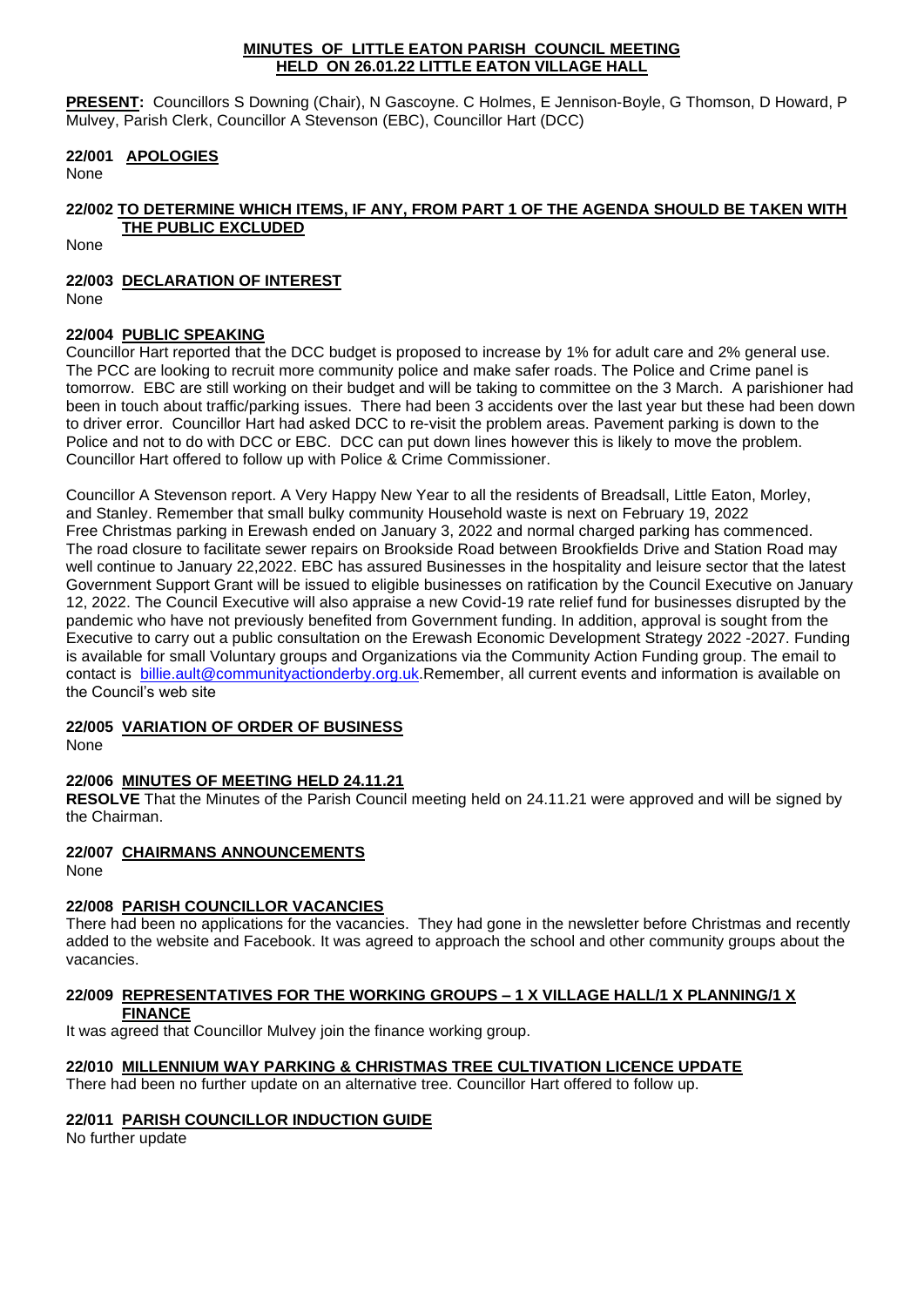# **22/012 MEMORIAL TO JOHN EASTER/SCHOOL CLOCK**

It was confirmed that a family donation would be made towards the school clock. It was agreed to ask the school for a contribution for the remainder of the clock refurbishment and the Parish Council to fund a plaque. It was resolved to make the following order to Smith of Derby - Supply and install a Smith of Derby T1R movement, ARU, toller system with controller. The Family are keen to support a village sign at the entrance to the village on Millennium Way. The proposal to utilise the existing stone planter adjacent to the Millennium Eye was agreed. Councillor Mulvey to contact LEIB and organise the sign in conjunction with the family. The Parish Council agreed to fund a blue memorial plaque.

### **22/013 20S PLENTY/PAVEMENT PARKING RESPONSE FROM NEWSLETTER**

A request for feedback had been included in the newsletter and sent to all houses in the Parish. This had also been advertised on the website and Facebook. There had been a good number of responses however it was agreed that this was still a minority of the Parish. Until a significant majority were in favour due to the high costs involved it was resolved not to take this any further. It was agreed to continue to obtain feedback including using the carnival as an opportunity for more local engagement. Key areas of concern were the area at the Junction of The Town and Alfreton Road, and there is a drop kerb opposite Barry Fitch's which is an open invitation to vehicles parking and block sight lines for traffic emerging from the Town onto Alfreton Road. The area is not a parking area. There are also instances where vehicles are parked on The Town further away from the junction and block the narrow pedestrian pavement space forcing parents with pushchairs and wheelchair/mobility scooter users into the road. It was agreed to write to the Police, DCC and P Latham MP. Councillor Hart had asked R Handbury to have another look at the junction. Councillor Downing to organise some no parking signs.

## **22/014 SPEEDWATCH**

Councillor Howard had sent in the following report. Speedwatch update 3 December We conducted another Speedwatch Session on Fri Dec 3rd at 9.30am for an hour. We were mid Alf Road approx opposite Shoemakers Cottage (adj #196) We monitored both North & South traffic. Results as follows: 436 vehicles 35 over 30mph 4 over 36mph and reported. The effect of a visible and active SW group is quite dramatic, speeds dropped well below 30mph and went even as low as 20mph. Thanks to the volunteers who attended and if you would like a particular spot monitored, please let us know

### **22/015 STATE OF GRAVEYARD**

A parishioner had raised concerns about access to a family grave. It was agreed to ask Fox Landscaping to cut back the vegetation.

### **22/016 STEPS CLOSE TO DEFIBRILLATOR (LEAVES AND EDGE STRIPS MISSING)**

Councillor Mulvey to organise with the parkkeeper.

### **22/017 STATE OF CAR PARK SPEED BUMPS**

Councillor Gascoyne had obtained a quote for like for like speed ramps at a cost of £2000 plus installation. A quote for a tarmac speed ramp is awaited.

### **22/018 DOG SIGNAGE PARK**

Following an incident on the park it was agreed to organise some additional signage, approx. 3 off.

### **22/019 PARKING SITUATION AROUND THE JUNCTION OF ALFRETON ROAD (B6179) AND THE TOWN ALSO ON THE PAVEMENTS ON THAT CORNER. PROPOSAL TO REQUEST DCC IMPLEMENT DOUBLE YELLOW LINES AND YELLOW CROSS HATCHING ON THE PAVEMENT AREAS**

Discussed under item 22/013.

### **22/020 CCTV**

Councillor Gascoyne was awaiting a further quote.

### **22/021 QUEENS PLATINUM JUBILEE**

Enquiries had been received from organisations about funding and if the Parish Council had any plans to organise an event . DCC and EBC will have monies available towards events. Councillor Downing to liaise with the WI.

### **22/022 BUDGET/PRECEPT REQUEST 2022-2023**

It was resolved to accept the budget that had been circulated. It was resolved to increase the precept by 10% to £19101.50.

### **22/023 CLERKS REPORT**

• DCC Licence for bench 82017434 OITH Alfreton Road approved

### **22/024 CORRESPONDENCE FOR ACTION**

- Women's Institute Platinum Jubilee Knitting are the PC planning anything. Councillor Downing to follow up.
- Proposal to create Public Bridleway from Haslam's Lane, Derby to Ford Lane. No objections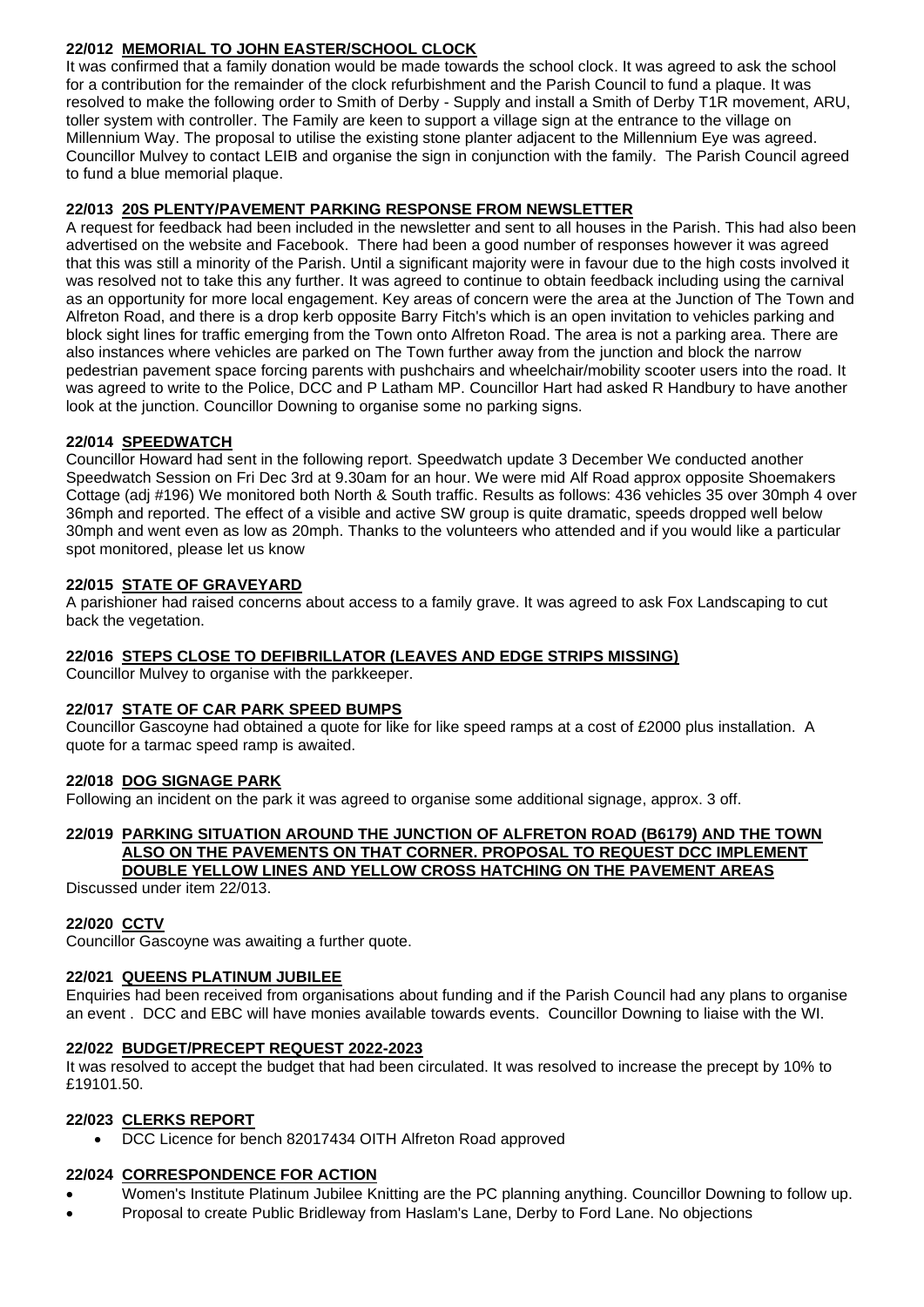#### **22/025 PLANNING APPLICATIONS**

It was agreed to comment that the extension is disproportionate to the plot:-

• ERE/0122/0023 Two storey side and single storey rear extensions to include an attached garage following demolition of existing attached garage and extensions 126 Duffield Road

There were no objections to the following application:-

• ERE/1121/0041 Amended plans received Demolition of existing garage and construction of new double garage with office above West Winds Eaton Bank

Objections were made on the following applications:-

• ERE/1121/0076 Listed Building consent for: Demolition of single storey side extension, creation of one offstreet parking space & vehicular access, new window openings & roof lights to rear, alterations to existing openings on side elevations, erection of first floor rear extension (with rendered elevations), replacement render and roof slates to rear, adjustment of footways to provide disabled access, construction of stone faced concrete retaining walls to form outdoor amenity area, erection of black painted metal estate railings, lowering of internal ground floor, insertion of mezzanine to create first floor, and installation of stairs, internal walls and doors St Paul's Church Hall Vicarage Lane

• ERE/1121/0075 St Paul's Church Hall Vicarage Lane Change of use to one dwelling. Demolition of single storey side extension, creation of one off-street parking space & vehicular access, new window openings & roof lights to rear, alterations to existing openings on side elevations, erection of first floor rear extension (with rendered elevations), replacement render and roof slates to rear, adjustment of footways to provide disabled access, construction of stone faced concrete retaining walls to form outdoor amenity area, erection of black painted metal estate railings, lowering of internal ground floor, insertion of mezzanine to create first floor, and installation of stairs, internal walls and doors

### Approved

- ERE/1121/0055 Two storey rear extension and two storey side extension 190 Alfreton Road Little
- ERE/0821/0054 Demolish existing bungalow and construct replacement dwelling 3 Morley Lane Lane
- ERE/1121/0039 Removal of existing conservatory and erect two storey rear extension 50 Barley Close

### **22/026 FINANCE**

#### Receipts up to 20.1.22

| LEWI    | Bench                            | 751.90 |
|---------|----------------------------------|--------|
| COIF    | 413600001T                       | 39.85  |
| COIF    | 301800001T                       | 98.89  |
| LEVH    | Secretary/Treasurer contribution | 547.95 |
| Natwest | Interest                         | 0.25   |

Monthly accounts circulated

**RESOLVE:** That the Accounts listed below be accepted for payment:-

| Payee           | <b>Expenditure</b>                      | £       |
|-----------------|-----------------------------------------|---------|
| L Storey        | Salary/Expenses                         | 778.71  |
| <b>HMRC</b>     | <b>PAYE</b>                             | 88.72   |
| P Morey         | Parkkeeper                              | 270.00  |
| <b>LEVH</b>     | Youth Café room hire                    | 357.00  |
| Fox Landscaping | Grounds Maintenance Millennium Way 7765 | 202.92  |
| Fox Landscaping | Grounds Maintenance churchyard 7815     | 348.84  |
| <b>LEVH</b>     | PC room hire                            | 68.00   |
| L Storey        | Salary/Expenses                         | 778.35  |
| <b>HMRC</b>     | <b>PAYE</b>                             | 88.92   |
| P Morey         | Parkkeeper                              | 270.00  |
| 2Commune        | Website                                 | 552.00  |
| <b>TDP</b>      | Bench                                   | 542.28  |
| Fox Landscaping | Grounds Maintenance Millennium Way 7868 | 202.92  |
| Fox Landscaping | Grounds Maintenance churchyard 7918     | 348.84  |
| <b>TOTAL</b>    |                                         | 4897.50 |